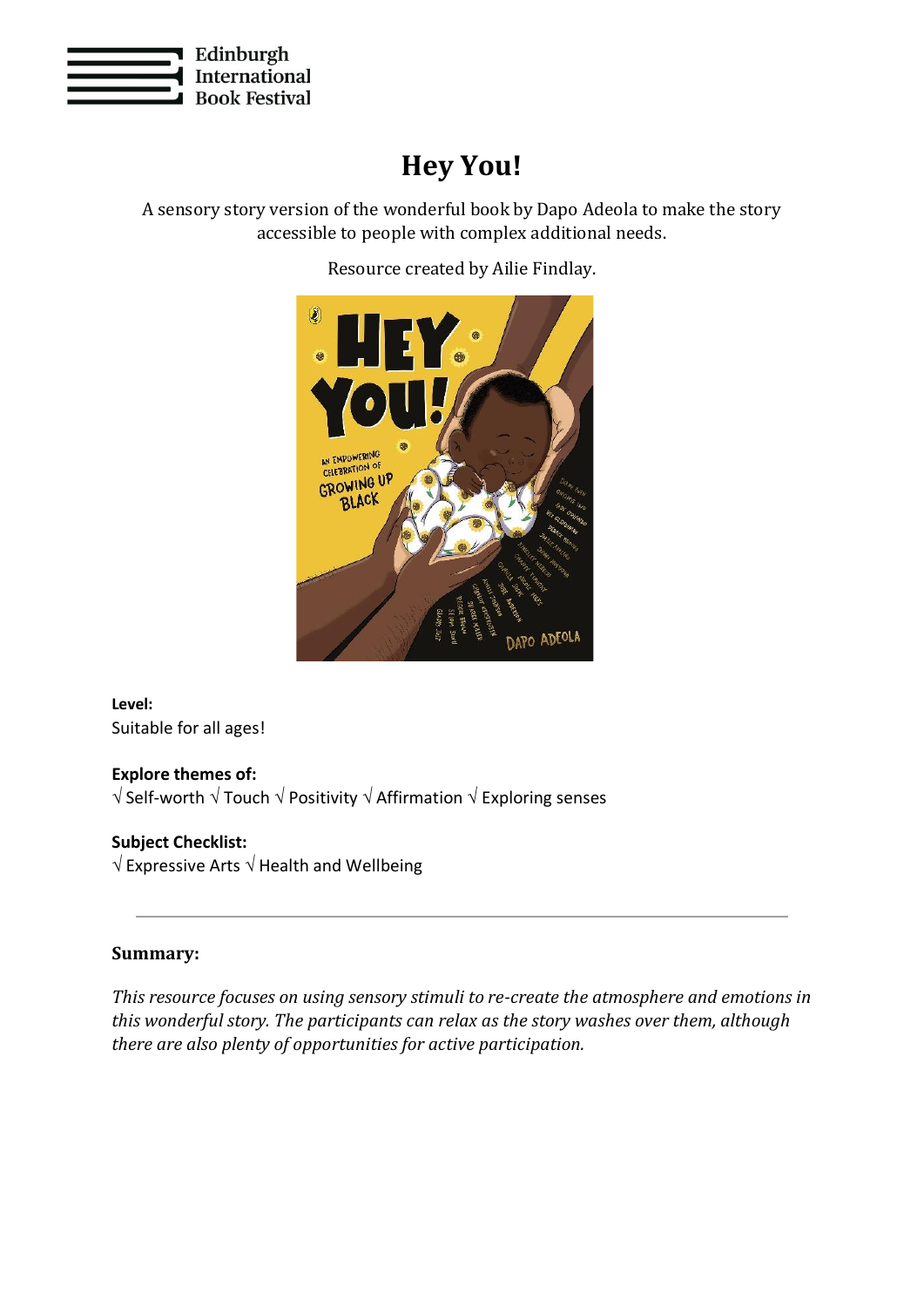

- o Giving people with complex additional needs access to this important book.
- o Relaxing, taking a break from daily life and feeling surrounded by positivity.

## **Introduction**

After watching the event Dapo Adeola: Love the Skin You're In use this resource to help you create a gentle sensory version of the story suitable for people with additional needs, including those with profound and multiple learning disabilities.

If the person you are reading to enjoys shorter stories better then you could try mainly reading the text in the larger font and omitting some of the pieces of text in the smaller font. I think this story works best if read at a slow pace; you could also repeat the phrases of the story several times over.

This book transforms beautifully into a peaceful sensory story where most of the actions/stimuli carry over a few pages. This list of ideas indicates where I would start the action or stimuli; you could carry on with these actions until the next prompt so that the story feels smooth and seamless. (This may be easier if there are two of you working together, one to read the story and one in charge of the props.) You can really take your time with this – if the participant is enjoying a particular part of the sensory story linger there for a while.



*Hey you…* Look at your participant take their hands in yours.

*I hope that you know you are loved…You are wonderful…* Sprinkle some confetti gently over your participant. You can make your own confetti by cutting up tissue paper very small. Alternatively, you could give your child a short hand massage or back rub.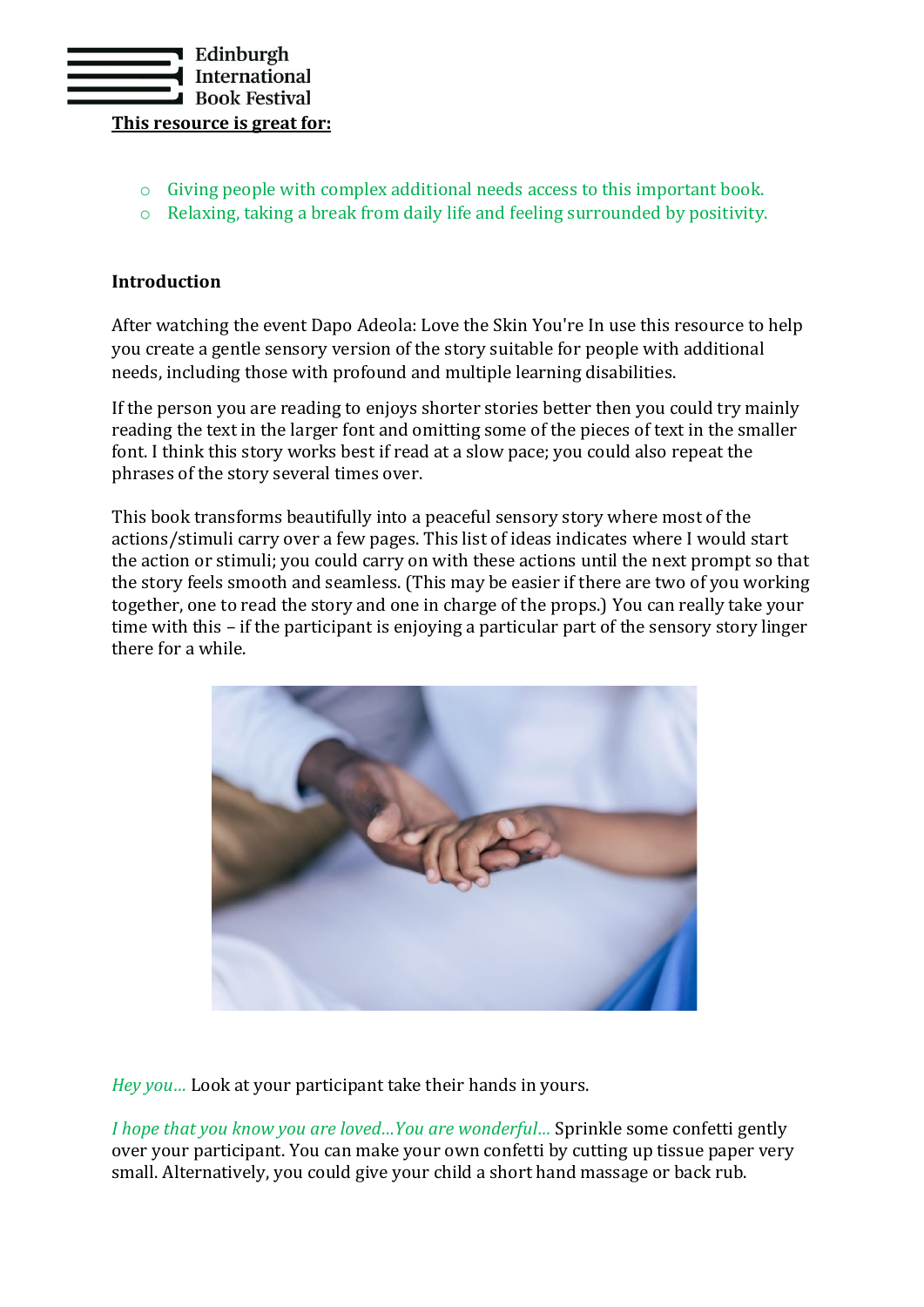

*Love your beautiful skin…* Rub your participant gently on the back of their hand or arm.

*You stand on the shoulder's of greatness…* Pat your participant gently but firmly on both shoulders a few times over.

*You always have a choice…be curious…* Hold a small toy or object in each of your hands with fingers tight so they are roughly hidden. Offer the child both hands and let them choose which to open. Or you could put the toys/objects in boxes or bags.

*Keep Searching…* You could use a pile of books or photo albums as a sensory prop for this.

*Happiness, love and laughter…* As you read this spread out a large scarf, or if in a classroom get out a large piece of Lycra or a parachute. Stretch this out between you in a circle or hold the scarf between you in a pair if you are at home. Work together to bounce the fabric up and down slowly as you read the next pages.

An alternative if there are just two of you would be to drape a large scarf over both of you so you are both 'inside'.

*You are a hero…* If you are in a classroom keep the large piece of fabric or parachute stretched out and bounce a superhero soft toy on it (make sure the toy has no hard bits that could hurt someone). You could simply take a soft toy your already have and give it a little superhero cape made from a scrap of fabric or scarf.

Add in lots of colourful scarves for the 'dreams' and bounce them all around using the parachute or Lycra. At this point you could return to some of the key phrases from the story and chant these in a call and response fashion in time to the bounding of the fabric. (E.g The narrator says '*You are wonderful'* and everyone repeats.*)*